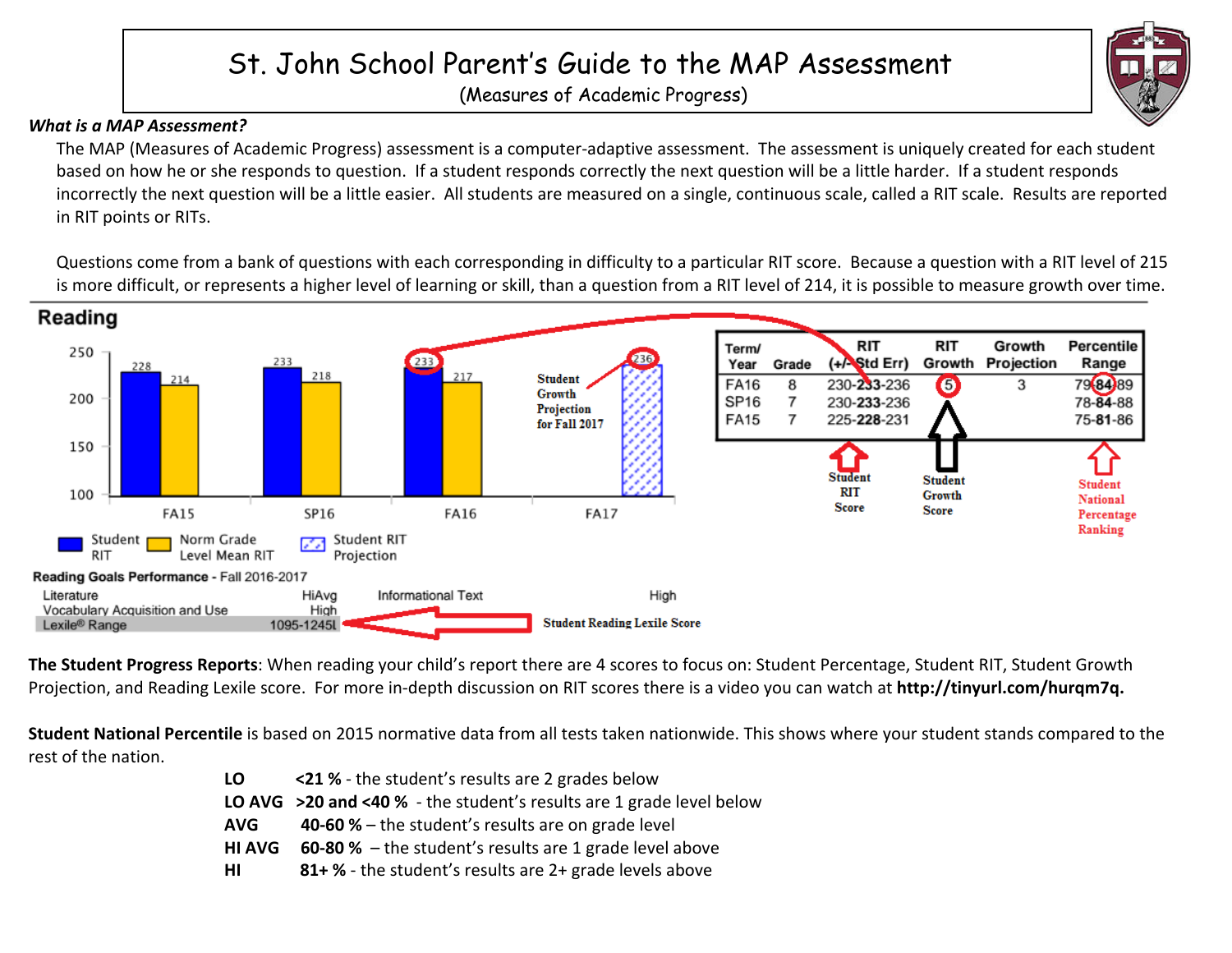## *What is the RIT scale and what does a score on the scale mean?*

The RIT score is your student's measure of level of knowledge at one point in time. A RIT score represents a point on a continuous scale of learning. Measuring a student's learning on the RIT scale is similar to measuring a student's height with a yardstick. Each unit on the scale represents the same degree of change so it is possible to measure growth over time. For example if a student measured 46 inches tall in spring and measured 48 inches in October we would say the student grew two inches in height. Similarly, if a student's spring RIT score was 195 and his or her fall RIT score was 198, the student's academic growth increased by 3 RITs. A RIT score indicates the difficulty level at which the student is answering about 50% of the questions correctly.

Below is the 2015 normalized data for the nation. It shows how students, at each grade level, performed on the assessment. The Fall column of each subject provides you the 50<sup>th</sup> percentile RIT Scores. The 50<sup>th</sup> percentile means your child is performing at grade level. The Spring column shows you the expected growth of knowledge over the year.

|                         | Math<br>Growth Guideline |               |                         | Reading<br>Growth Guideline |               |                | <b>Lang Usage</b><br>Growth Guideline |               |   | <b>Science</b><br>Growth Guideline |               |
|-------------------------|--------------------------|---------------|-------------------------|-----------------------------|---------------|----------------|---------------------------------------|---------------|---|------------------------------------|---------------|
|                         | Fall                     | <b>Spring</b> |                         | Fall                        | <b>Spring</b> |                |                                       |               |   |                                    |               |
| $\bf K$                 | 140                      | 159           | $\bf K$                 | 141                         | 158           |                |                                       |               |   |                                    |               |
| $\mathbf{1}$            | 163                      | 181           | 1                       | 161                         | 178           |                |                                       |               |   |                                    |               |
| $\mathbf{2}$            | 177                      | 192           | $\overline{2}$          | 175                         | 189           |                | Fall                                  | <b>Spring</b> |   | Fall                               | <b>Spring</b> |
| 3                       | 190                      | 203           | 3                       | 188                         | 199           | 3              | 189                                   | 200           | 3 | 188                                | 195           |
| $\overline{\mathbf{4}}$ | 201                      | 214           | $\overline{\mathbf{4}}$ | 198                         | 206           | 4              | 199                                   | 207           | 4 | 195                                | 201           |
| 5                       | 211                      | 221           | 5                       | 206                         | 212           | 5              | 206                                   | 212           | 5 | 200                                | 206           |
| 6                       | 218                      | 225           | 6                       | 211                         | 216           | 6              | 211                                   | 215           | 6 | 204                                | 209           |
| $\overline{7}$          | 223                      | 229           | $\overline{7}$          | 214                         | 218           | $\overline{7}$ | 214                                   | 218           | 7 | 207                                | 211           |
| 8                       | 226                      | 231           | 8                       | 217                         | 220           | 8              | 216                                   | 219           | 8 | 210                                | 214           |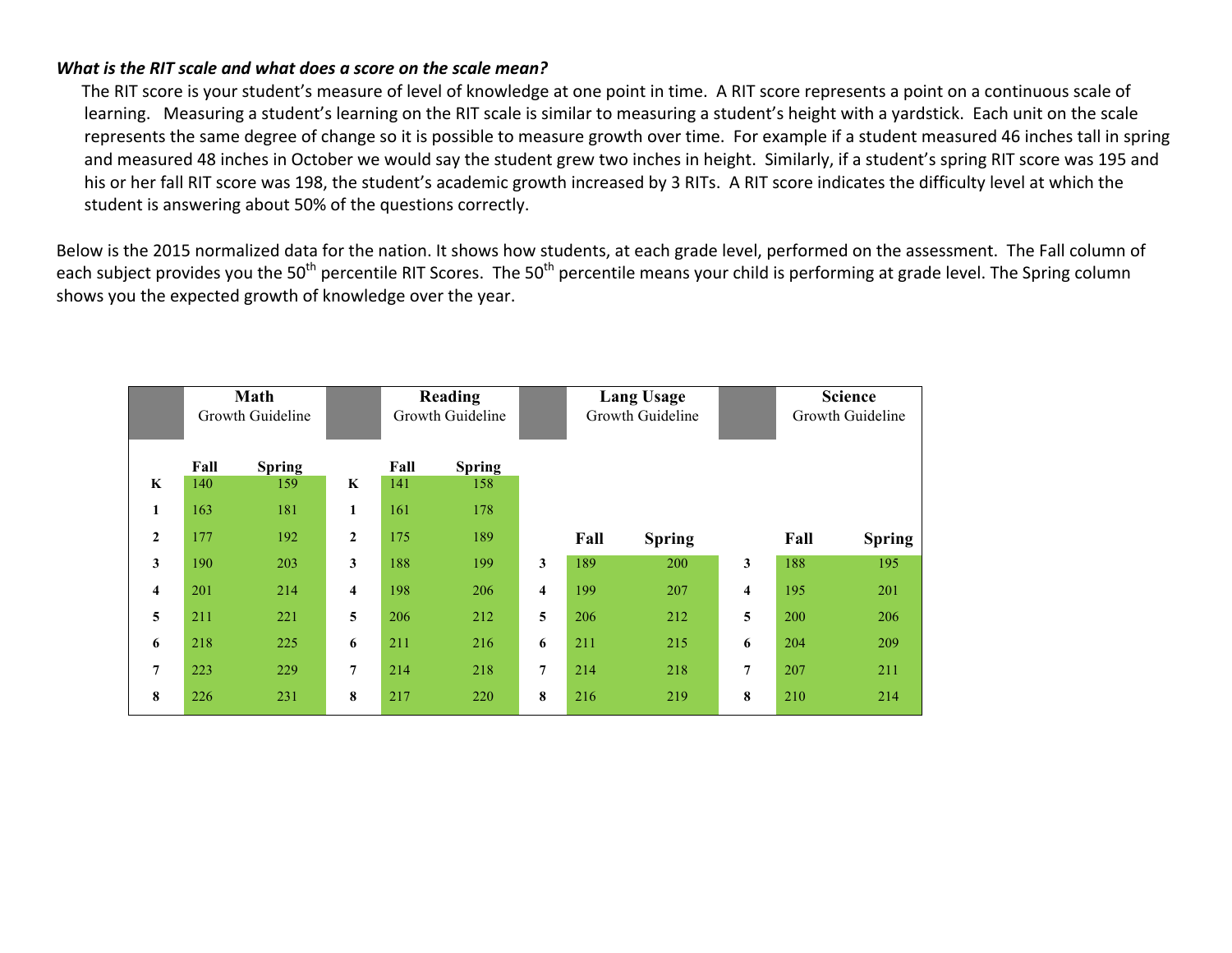#### *How do I interpret RIT scores?*

Each RIT score represents a point on a continuum of learning – a snapshot of a student's academic performance at a particular time. The score also represents a student's instructional level. Because all scores fall on the same scale, they give a picture of the student's growth over time.

RIT scores should be used for measuring an individual student's progress; RIT scores should not be used as a comparison among students. The same score at different grade levels can mean different things.

Students at lower grade levels tend to show a greater increase in RIT scores during a school year than students in higher grade levels. At lower grades, students grow faster as their brains are more malleable. At higher grades, questions get harder and the overall growth is a smaller.

#### *How do I interpret Percentile Scores?*

A percentile score gives a ranking for how the student compares to students in the national norm group. The norm group represents all the students in the same grade level across the country who has taken MAP assessments. For example, a score in the 75th percentile means that the student's RIT score is higher than 75% of the students in the comparison group and a score in the 25th percentile means that the student's RIT score is higher than 25% of the students in the comparison group.

As a group, St. John School students tend to score about a grade level higher than the national norm group. St. John School curriculum is flexible and rigorous, designed to reflect this trend. MAP assessments do not and cannot assess St. John School's entire curriculum.

#### *How are the results used?*

These tests will provide results that can be used to:

- Identify the skills and concepts individual students have learned;
- Diagnose instructional needs;
- Monitor academic growth over time;
- Make data-driven decisions at the classroom and school level;
- Identify learning goals for the school year.
- Determine the instructional needs of individual students and to create a plan for student learning

# How should I interpret difference in MAP scores from spring to fall or fall to fall?

Because students have spent a relatively short amount of time in classes from spring to fall assessment dates, changes in RIT scores will depend upon many factors. The amount of time that students spent in academic pursuits over the summer will affect their scores. Students who were in summer programs or who read extensively over the summer may show greater gains than those who did not. Summer loss is a real thing.